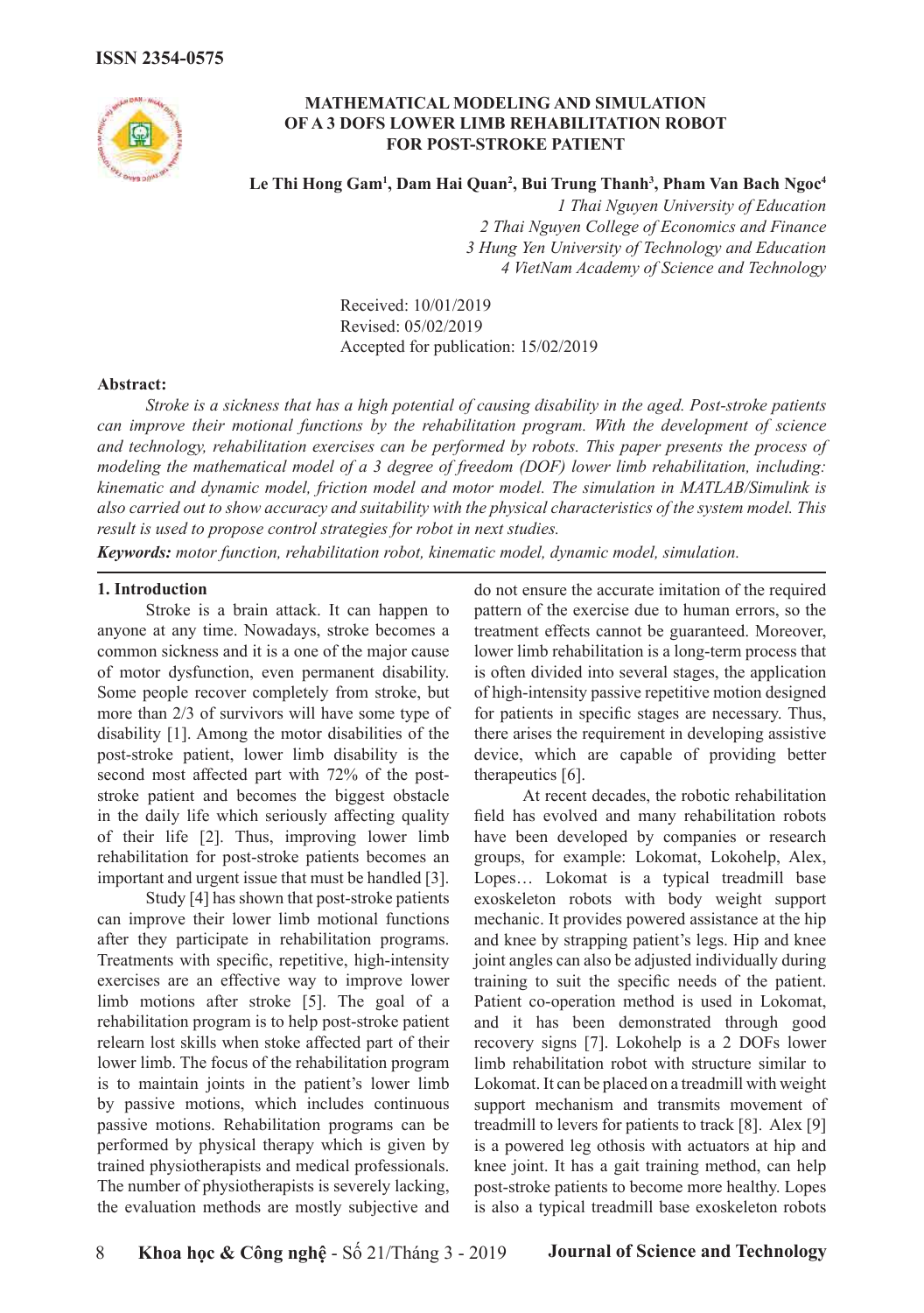which has three actuated rotational joints: two at the hip and one at the knee. It can move in parallel with the legs when walking on a treadmill [10]. In [11] proposed an exoskeleton of 4 DOFs for hip, knee and ankle joints in the planar plane using force and impedance parameters for both robot and human. However, the authors only tested it in knee and ankle joints. Chao Zhang and colleagues introduced an exoskeleton of hip and knee joint rehabilitation functions based on detecting and tracking the movement of healthy legs used as control signals for disable legs, using elastic actuators to detect the torque in the healthy leg accurately used to calculate the support torque on the paralyzed with parameters corresponding to the patient's recovery level. The level of recovery and condition of patients is monitored and evaluated in real time [12]. In the joint training, NEXOS and TEM are typical joint rehabilitation systems. NEXOS is a system that can operate independently or provide direct support to a physiotherapist. It is a low-cost design, used in at the patient's using web-based strategies [13]. TEM is a device which aims to help stroke patients to recover their motor functions using kinetic therapy in the hip joint and knee joint by moving the lower limb using two mechanical arms [14]. An active rehabilitation joint device in [15] is a parallel 3-RPR functional rehabilitation robot with 1 DOF for hip joints and 2 DOFs for knee joints in the plane. The length of the outer skeleton can be adjusted steplessly to match the height of each patients. A 3 DOFs lower limb rehabilitation robot (LLRR) was designed and developed by Jinwu Gao's team [16] to help post-stroke patients in rehabilitation ò the hip, knee and ankle joints. The size of its links can be also adjusted to match the height of each patient. Recently, a passive serial orthosis for a foot-plate based sitting-type lower limb rehabilitation robot is proposed by JK. Mohanta et al. It is the hybrid manipulator having 3 DOFs which records the hip, knee and ankle joint movement [17].

The robots mentioned above are all designed with a treadmill or at least a necessary physical therapy method when training. These robots are complex, cost-effective and offer good performance in appearance recovery, but are not suitable for single-joint training. Robot like TEM is not designed for the three main joints of the lower limb. These robots cannot train full-body limb rehabilitation. Moreover, some robots are not suitable for different patients because the patient's changeable states and devices are rarely considered or mentioned in studies.

This paper proposed a mechanical structure

of 3 DOFs robot for rehabilitation. We also presents the process of modeling and building simulation model of a 3 DOFs rehabilitation robot in MATLAB/ Simulink. Motion and force control algorithms will be presented in next studies.

### **2. Mathematical Model**

#### **2.1. Mechanical structure and linkage diagram**

The movement of human's lower limbs without movements of toes consists of 4 degrees of freedom in the ankles, knee and hip joints, in which the hip joint has 2 degrees of freedom. However, through survey of rehabilitation programs, the mainly practiced in the hip joint is usually flexion, so we determined the mechanical structure of robot is a 3 DOFs structure. Mechanical structure of robot is given in Fig. 1. It is comprised of three parts: Thigh, leg and foot, in which length of thigh and leg will be designed to be adjustable based on the heights of patients.



Fig 1. *Mechanical structure*

Robot's links connected in series by 3 joints, support rehabilitation for hip, knee and joints. The motion of each joint is controlled by an actuator that used a DC motor. Linkage diagram of the robot shown in Fig. 2. A Cartesian coordinate is attached to each link of the robot. Because all of joints axis are parallel to each other, so all the twist angles  $\alpha$ and translational distances  $d_i$  are zero.



Fig. 2. *Linkage diagram*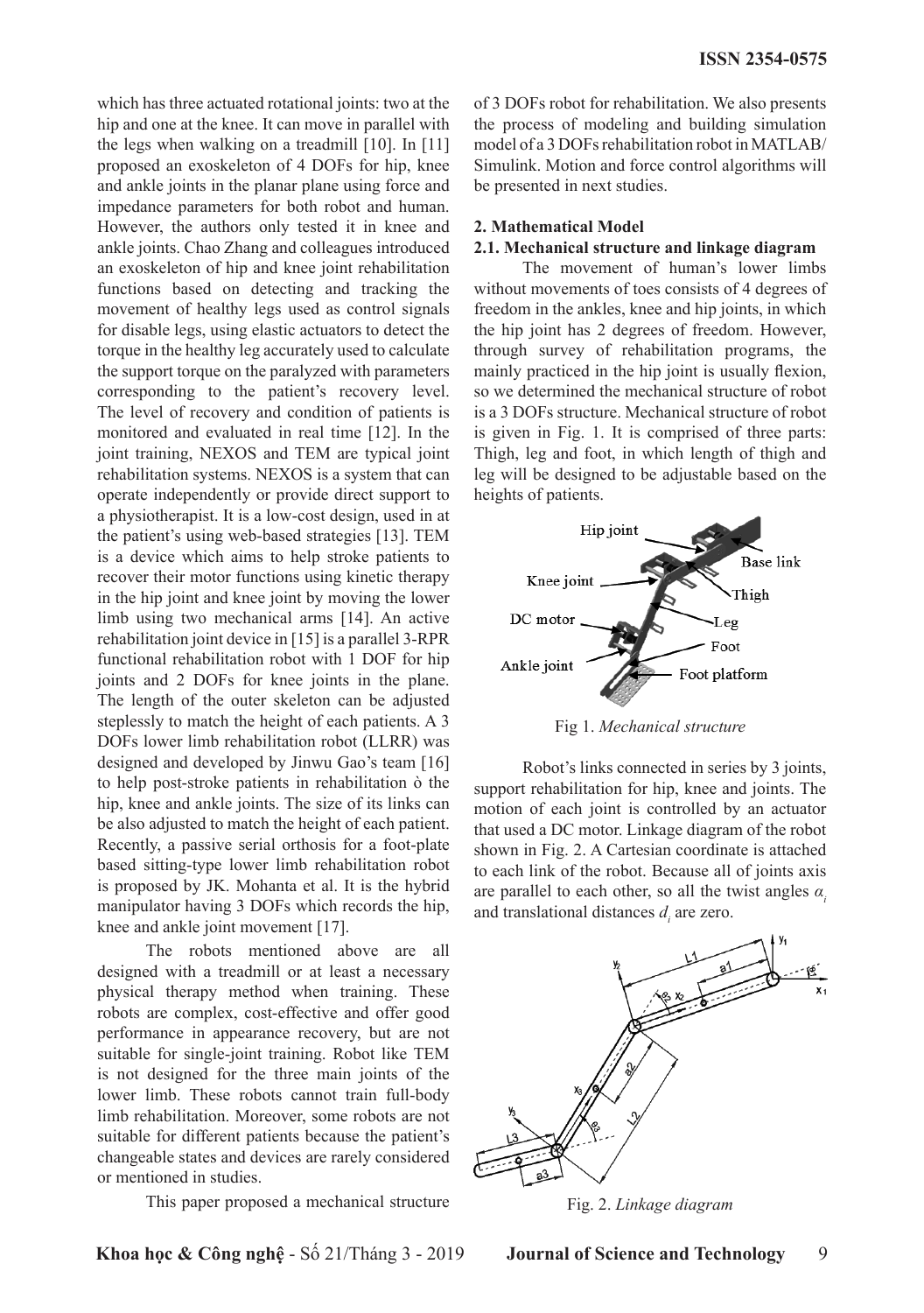## **2.2. Modeling**

According to the mechanical structure defined in this study, mathematical model of the robot composed of kinematic and dynamic model, friction model and motor model. Kinematic and dynamic model describes position of robot and the relationship between the lower limb robot and joint torque; friction model depicts the compensation to servo system for influence of fiction; motor model shows the principle of converting energy from electricity to kinetic energy.

## *2.2.1. Kinematic and dynamic model*

There are several methods for kinematic and dynamic modeling. In this study, Denavid-Hartenberg (D-H) and Lagrange equations are chosen to establish the kinematic and dynamic model of robot. For the coordinate systems chosen, the link parameters are given in Table 1.

Table 1. *D-H Parameters of Robot*

| Joint i | $\alpha_{i}$ | $a_{i}$ | $d_i$ | $\theta_i$            |
|---------|--------------|---------|-------|-----------------------|
|         | 0            |         |       | $\theta$ ,            |
| 2       | 0            |         |       | $\theta$ ,            |
| 3       |              | ∸       |       | $\theta$ <sub>3</sub> |

The D-H transformation matrices are obtained by substituting the D-H parameters into equation  $(1)$  and  $(2)$  [18].

$$
{}^{i-1}A_i = \begin{bmatrix} \cos\theta_i & -\sin\theta_i\cos\alpha_i & \sin\theta_i\sin\alpha_i & a_i\cos\theta_i \\ \sin\theta_i & \cos\theta_i\cos\alpha_i & -\cos\theta_i\sin\alpha_i & a_i\sin\theta_i \\ 0 & \sin\alpha_i & \cos\alpha_i & d_i \\ 0 & 0 & 0 & 1 \end{bmatrix}
$$
 (1)

$$
A_{i} = {}^{0}A_{1} {}^{1}A_{2} \dots {}^{i}A_{i}
$$
 (2)

Where

a<sub>i</sub>: offset distance between two adjacent joint axes; *α*<sub>i</sub>: twist angle between two adjacent joint axes. It is the angle rotate the  $z_{i-1}$  axis into alignment with the  $z_i$  about the positive the  $x_i$  axis according to right-hand rule  $(z_{i-1}^{\prime}/z_{i-1}^{\prime})$ , through O<sub>i</sub> point);  $\theta_i$ : is the angle rotate the  $x_{i-1}$  into alignment with the  $x_i$  axis about the positive the  $z_{i-1}$  axis according to right-hand rule;  $d_i$ : is the translational distance between two incident normal of a joint axis.

Substituting D-H parameter in Table 1 into Eqs.(1) and (2), we obtain constant transformation matrices:

$$
A_1 = {}^{0}A_1 = \begin{bmatrix} \cos \theta_1 & -\sin \theta_1 & 0 & l_1 \cos \theta_1 \\ \sin \theta_1 & \cos \theta_1 & 0 & l_1 \sin \theta_1 \\ 0 & 0 & 1 & 0 \\ 0 & 0 & 0 & 1 \end{bmatrix}
$$
 (3)

$$
A_{2} = {}^{0}A_{1} {}^{1}A_{2} =
$$
\n
$$
= \begin{bmatrix}\n\cos \theta_{12} & -\sin \theta_{12} & 0 & l_{1} \cos \theta_{1} + l_{2} \cos \theta_{12} \\
\sin \theta_{12} & \cos \theta_{12} & 0 & l_{1} \sin \theta_{1} + l_{2} \sin \theta_{12} \\
0 & 0 & 1 & 0 \\
0 & 0 & 0 & 1\n\end{bmatrix}
$$
\n
$$
A_{3} = {}^{0}A_{1} {}^{1}A_{2} {}^{2}A_{3} =
$$
\n
$$
\begin{bmatrix}\n\cos \theta_{123} & -\sin \theta_{123} & 0 & l_{1} \cos \theta_{1} + l_{2} \cos \theta_{12} + l_{3} \cos \theta_{123} \\
\sin \theta_{123} & \cos \theta_{123} & 0 & l_{1} \sin \theta_{1} + l_{2} \sin \theta_{12} + l_{3} \sin \theta_{123} \\
0 & 0 & 1 & 0\n\end{bmatrix}
$$
\n
$$
(5)
$$

with:  $\theta_{12} = \theta_1 + \theta_2, \theta_{123} = \theta_1 + \theta_2 + \theta_3$ 

From  $(3)$ ,  $(4)$ ,  $(5)$ , we obtain direction cosines matrices of 3 joints:

$$
R_1 = \begin{bmatrix} \cos \theta_1 & -\sin \theta_1 & 0 \\ \sin \theta_1 & \cos \theta_1 & 0 \\ 0 & 0 & 1 \end{bmatrix}
$$
 (6)

$$
R_2 = \begin{bmatrix} \cos \theta_{12} & -\sin \theta_{12} & 0\\ \sin \theta_{12} & \cos \theta_{12} & 0\\ 0 & 0 & 1 \end{bmatrix} \tag{7}
$$

$$
R_3 = \begin{bmatrix} \cos \theta_{123} & -\sin \theta_{123} & 0 \\ \sin \theta_{123} & \cos \theta_{123} & 0 \\ 0 & 0 & 1 \end{bmatrix}
$$
 (8)

Use matrix form of Lagrange equation, the dynamic equation of motion is written matrix form as [12]:

$$
M(q)\ddot{q} + V(q, \dot{q}) + G(q) = \tau \tag{9}
$$

Where: *M*(*q*) is the manipulator inertia matrix,  $V(q, \dot{q})$  is the velocity coupling vector,  $G(q)$  is the gravitational vector,  $\tau = \begin{bmatrix} \tau_1 & \tau_2 & \tau_3 \end{bmatrix}^T$  is the vector of generalized forces and  $q = \begin{bmatrix} \theta_1 & \theta_2 & \theta_3 \end{bmatrix}^T$  is vector of generalized Lagrange coordinates.

*Manipulator inertia matrix*: The manipulator inertia matrix is obtained by Eqs. (10) [18]:

$$
M = \sum_{i=1}^{3} (m_i J_{Ti}^T J_{Ti} + J_{Ri}^T I_i J_{Ri}) = \begin{bmatrix} m_{11} & m_{12} & m_{13} \\ m_{21} & m_{22} & m_{23} \\ m_{31} & m_{32} & m_{33} \end{bmatrix}
$$
  
(10)

Where  $m_i$ : mass of link *i*,  $J_{T_i}$  and  $J_{R_i}$  are link *i* Jacobian submatrices and  $I<sub>I</sub>$  is the inertia matrix of link *I* about its center of mass and expressed in the base link frame. These matrices are obtained by:

$$
I_{i} = R_{i} {}^{i}I_{i} (R_{i})^{T} \text{ with } iI_{i} = \frac{1}{12} m_{i} l_{i}^{2} \begin{bmatrix} 0 & 0 & 0 \\ 0 & 1 & 0 \\ 0 & 0 & 1 \end{bmatrix},
$$
  

$$
J_{Ti} = \frac{\partial r_{ci}}{\partial q} \text{ and } J_{Ri} = \frac{\partial_{\omega i}}{\partial \dot{q}}
$$
 (11)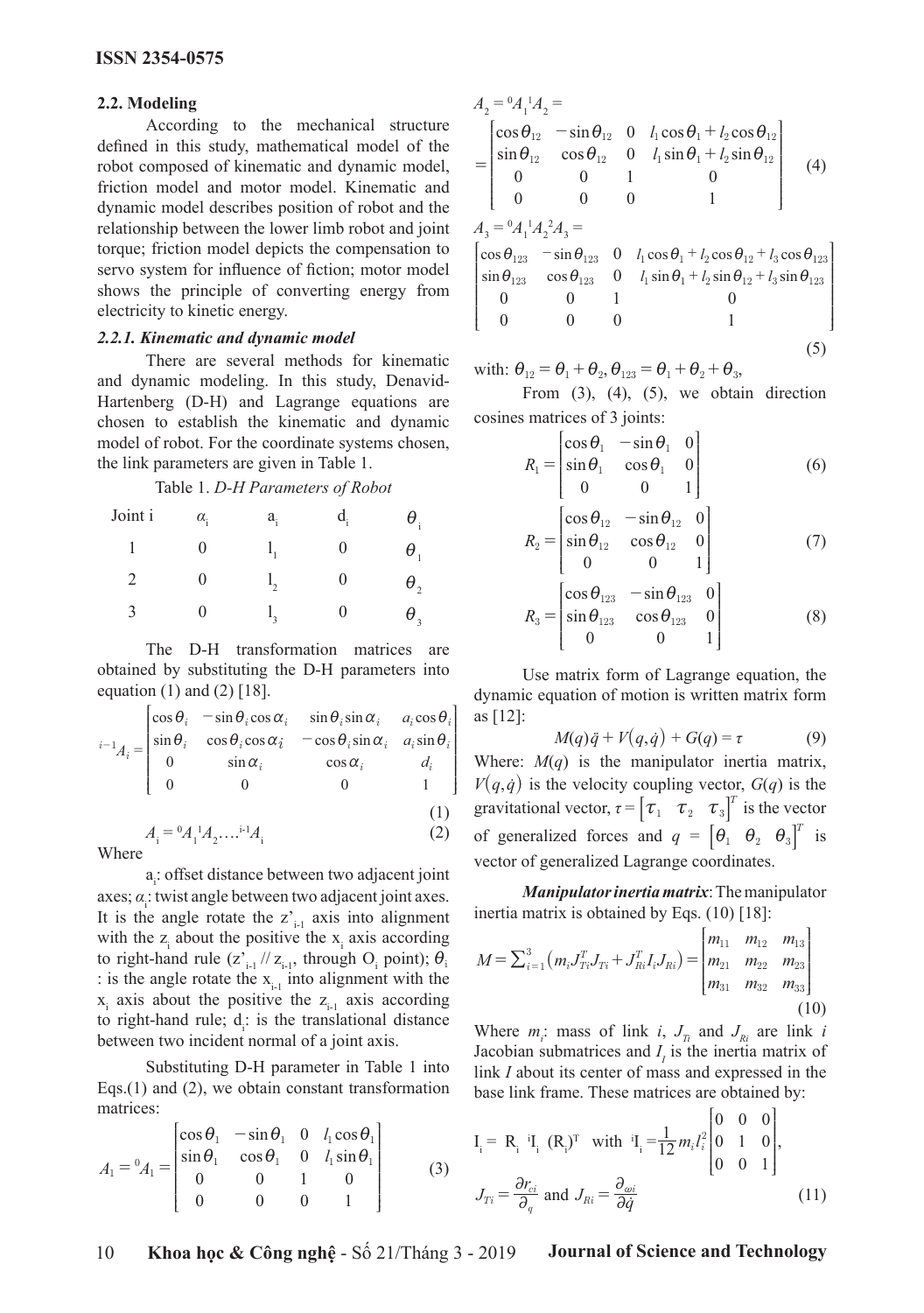Where  $r_{ci}$  and  $\omega_i$  is the position vector of the center of mass and the angular velocity vector of link *i*. Position vectors of the center of mass  $r_{ci}$  is obtained from Fig. 2 as (12):

$$
r_{c1} = \begin{bmatrix} a_1 \cos \theta_1 \\ a_1 \sin \theta_1 \\ 0 \end{bmatrix}, r_{c2} = \begin{bmatrix} l_1 \cos \theta_1 + a_2 \cos \theta_{12} \\ l_1 \sin \theta_1 + a_2 \sin \theta_{12} \\ 0 \end{bmatrix},
$$

$$
r_{c3} = \begin{bmatrix} l_1 \cos \theta_1 + l_2 \cos \theta_{12} + a_3 \cos \theta_{123} \\ l_1 \sin \theta_1 + l_2 \sin \theta_{12} + a_3 \sin \theta_{123} \\ 0 \end{bmatrix}
$$
(12)

The angular velocity vector of link *i* is obtained by  $\widetilde{\omega_i} = \dot{R}_i R_i^T$  we have:

$$
\omega_1 = \begin{bmatrix} 0 \\ 0 \\ \dot{\theta}_1 \end{bmatrix}, \quad \omega_2 = \begin{bmatrix} 0 \\ 0 \\ \dot{\theta}_{12} \end{bmatrix} \quad \text{and} \quad \omega_3 = \begin{bmatrix} 0 \\ 0 \\ \dot{\theta}_{123} \end{bmatrix} \tag{13}
$$

with  $\dot{\theta}_{12} = \dot{\theta}_1 + \dot{\theta}_2$ ,  $\dot{\theta}_{123} = \dot{\theta}_1 + \dot{\theta}_2 + \dot{\theta}_3$ 

Substituting Eq (11), (12) and (13) into (10), we have elements of *M*(*q*) matrix are:

$$
m_{11} = a_1^2 m_1 + (a_2^2 + l_2^2 + 2a_2 l_1 \cos \theta_1) m_2 +
$$
  
\n
$$
+ (a_3^2 + l_1^2 + l_2^2 + 2l_1 l_2 \cos \theta_2 + 2a_3 l_1 \cos \theta_3 + 2a_3 l_1 \cos \theta_3) m_2
$$
  
\n
$$
m_{12} = m_{21} = (a_2^2 + a_2 l_1 \cos \theta_2) m_2 +
$$
  
\n
$$
+ (a_3^2 + l_2^2 + 2a_3 l_2 \cos \theta_3 + a_3 l_1 \cos \theta_{23} + l_1 l_2 \cos \theta_2) m_3
$$
  
\n
$$
m_{13} = m_{31} = (a_3^2 + a_3 l_1 \cos \theta_{23} + a_3 l_2 \cos \theta_3) m_3;
$$
  
\n
$$
m_{22} = a_2^2 m_2 + (a_3^2 + l_2^2 + 2a_3 l_2 \cos \theta_3) m_3;
$$
  
\n
$$
m_{23} = m_{32} = (a_3^2 + a_3 l_2 \cos \theta_3) m_3;
$$
  
\n
$$
m_{33} = (a_3^2 + \frac{1}{12} l_3^2) m_3
$$
  
\n(14)

*The velocity coupling vector:* The velocity coupling vector  $V(q, \dot{q})$  is obtained by Eqs (15):

$$
V = \begin{bmatrix} V_1 & V_2 & V_3 \end{bmatrix}^T
$$
  
with  $V_i = \sum_{j=1}^3 \sum_{k=1}^3 \left( \frac{\partial m_{ij}}{\partial \theta_k} - \frac{1}{2} \frac{\partial m_{jk}}{\partial \theta_i} \right) \dot{\theta}_j \dot{\theta}_k$  (15)

Substituting 
$$
m_{ij}
$$
,  $m_{jk}$  in (14) into (15), we  
\nhave:  $V_1 = -a_2 l_1 m_2 \sin \theta_1 \dot{\theta}_1^2 - 2(l_1 l_2 m_3 \sin \theta_2 +$   
\n $a_3 l_1 m_3 \sin \theta_{23} \dot{\theta}_1 \dot{\theta}_2 \dot{\theta}_3 - 2(a_3 l_1 m_3 \sin \theta_{23} +$   
\n $a_3 l_1 m_3 \sin \theta_3 \dot{\theta}_1 \dot{\theta}_3^2 - (a_2 l_1 m_2 \sin \theta_2 + a_3 l_1 m_3 \sin \theta_{23} -$   
\n $l_1 l_2 m_3 \sin \theta_2 \dot{\theta}_2^3 - (2a_3 l_2 m_3 \sin \theta_3 + a_3 l_1 m_3 \sin \theta_{23} \dot{\theta}_2 \dot{\theta}_3^3 -$   
\n $- a_3 l_1 m_3 \sin \theta_{23} \dot{\theta}_2^2 \dot{\theta}_3 - (a_3 l_1 m_3 \sin \theta_{23} + a_3 l_2 m_3 \sin \theta_3 \dot{\theta}_3^3$   
\n $V_2 = (l_1 l_2 m_3 \sin \theta_2 + a_3 l_1 m_3 \sin \theta_{23}) \dot{\theta}_1^2 \dot{\theta}_2 -$   
\n $(2a_3 l_2 m_3 \sin \theta_3 + a_3 l_1 m_3 \sin \theta_{23}) \dot{\theta}_1 \dot{\theta}_3^2$   
\n $+ \frac{3}{2} a_3 l_1 m_3 \sin \theta_{23} \dot{\theta}_1 \dot{\theta}_2 \dot{\theta}_3 - 2a_3 l_2 m_3 \sin \theta_3 \dot{\theta}_2 \dot{\theta}_3^2$   
\n $- a_3 l_2 m_3 \sin \theta_3 \dot{\theta}_3^3$ 

 $V_3 = (a_3 l_1 m_3 \sin \theta_{23} + a_3 l_1 m_3 \sin \theta_3) \dot{\theta}_1^2 \dot{\theta}_3$  $+2a_3l_2m_3\sin\theta_3\dot{\theta}_1\dot{\theta}_2\dot{\theta}_3 + a_3l_2m_3\sin\theta_3\dot{\theta}_2^{\ 2}\dot{\theta}_3$ 

*The gravitational vector*: The gravitational vector  $G(q) = \begin{bmatrix} G_1 & G_2 & G_3 \end{bmatrix}^T$  has elements  $G_i$  are obtained by:

$$
G_i = -\sum_{j=1}^3 m_j g^T J_{Tj}^i \tag{16}
$$
  
We have:

 $G_1 = m_1 g a_1 \cos\theta_1 + m_2 g (l_1 \cos\theta_1 + a_2 \cos\theta_{12}) +$  $m_3 g(l_1 \cos\theta_1 + l_2 \cos\theta_{12} + a_3 \cos\theta_{123})$  $G_2 = m_2 g a_2 \cos \theta_{12} + m_3 g (l_2 \cos \theta_{12} + a_3 \cos \theta_{123})$  $G_3 = m_3 g a_3 \cos \theta_{123}$  (17)

Substituting matrix M, vector V and vector G into Eqs. (9), we have three dynamical equations of motion are elements in the vector of generalized forces  $\tau = \begin{bmatrix} \tau_1 & \tau_2 & \tau_3 \end{bmatrix}^T$ .

### *2.2.2. Friction model*

Kinetic and dynamic model of robot are obtained base on linkage diagram in Fig. 2, so the effect of non-rigid such as friction is not taken into account. Meanwhile, friction torque is an important factor in rehabilitation robot control. To obtain a more accurate mathematical description of the robot system, a friction model, including both dynamic friction and steady friction, is needed modeling.

When  $\dot{\theta} \neq 0$  we have dynamic friction torque:

$$
T_f = F_c sgn(\dot{\theta}) + b\dot{\theta}
$$
 (18)

When  $\dot{\theta} = 0$  we have steady friction torque:

$$
T_f = \begin{cases} T_m \left( |T_m| < F_s \right) \\ F_s \left( |T_m| \ge F_s \right) \end{cases} \tag{19}
$$

Where  $F_c$  is the Coulomb friction force,  $b\dot{\theta}$  is viscous friction,  $F_s$  is static friction and  $T_m$ is the output torques of motors. According to the mechanical structure model, we have:

$$
T_s = K_g T_m - T_f
$$
 (20)  
With  $K_a$  is the gear of motor.

### *2.2.3. Motor model*

Motors are used to drive the joints is a DC motor and gear boxes. We have formula which can be obtained by:

$$
T_m = K_{m\,m} \tag{21}
$$

Where  $K_m$  is torque constant of DC motor,  $i_m$  is current of DC motor. According to the Kirchopff law, voltage of DC motor is obtained by:

$$
U_m = i_m R + i_m L_m + K_e \omega \tag{22}
$$

Where  $K_e$  is the back-EMF constant of DC motor, *R* and  $L_m$  is resistance and inductance of DC motor,  $\omega$  is angular velocity. Combining Eqs.(21) and (22)

**Khoa học & Công nghệ** - Số 21/Tháng 3 - 2019 **Journal of Science and Technology** 11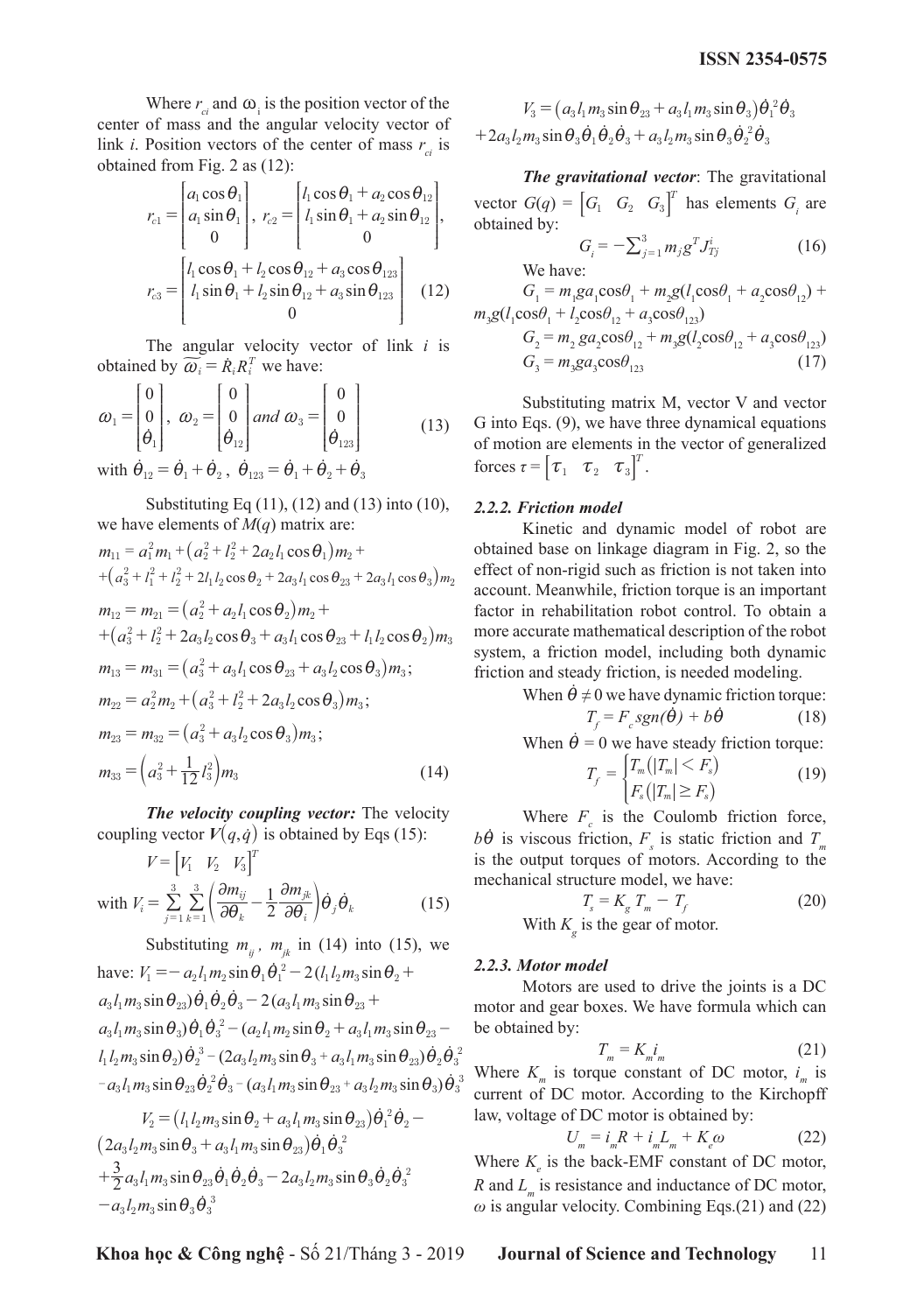we have the relationship between  $U_m$  và  $\dot{T}_m$  as:

$$
\dot{T}_m = \frac{U_m}{L_m} K_m - \frac{T_m}{L_m} R - \frac{K_e K_m}{L_m} \omega \tag{23}
$$

If the current of the motor is measured, we can obtain the motor torque and with the information of the angular velocity we can also control the motor output torque accurately.

#### **3. Simulation Results**

Based on the dynamic model (9), friction model (18) and motor model (23), a simulation model is built in Matlab/Simulink to check the accuracy and suitability with the physical characteristics of the system. Block diagram of simulation model is shown in Fig. 3. The parameters of kinematic and dynamic model is chosen, while the parameters of motor model are mainly about DC motor's characteristics, obtained from motor datasheets. Table 2 lists all the parameters of the system.



Fig. 3a. *Block diagram of simulation model*



Fig. 3b. *Simulation model of motor and friction model*

| $14016$ $\angle$ . I arameter of NODOI |         |         |         |  |  |
|----------------------------------------|---------|---------|---------|--|--|
| <b>Parameter</b>                       | $i = 1$ | $i = 2$ | $i = 3$ |  |  |
| $m_i$ (kg)                             | 3.2     | 3.1     | 0.25    |  |  |
| $Li$ (m)                               | 0.4     | 0.48    | 0.33    |  |  |
| $a_i(m)$                               | 0.2     | 0.24    | 0.165   |  |  |
| $F_s(Nm)$                              | 0.9     | 0.9     | 0.9     |  |  |
| $F_c(Nm)$                              | 0.8     | 0.8     | 0.8     |  |  |

|  | Table 2. Parameter of Robot |  |
|--|-----------------------------|--|
|--|-----------------------------|--|

| $b_i$ (Nm/rad/s)           | 1.2      | 1.2      | 1.2      |
|----------------------------|----------|----------|----------|
| $K_m(Nm/A)$                | 0.08     | 0.08     | 0.08     |
| $K_a$ (V/rad/s)            | 0.287    | 0.287    | 0.287    |
| $L_m(H)$                   | 0.0026   | 0.0026   | 0.0026   |
| $R_{m}(\Omega)$            | 1.2      | 1.2      | 1.2      |
| $I_m$ (kg m <sup>2</sup> ) | 0.000025 | 0.000025 | 0.000025 |
| K                          | 19       | 19       | 19       |

Simulation result of motor and friction model with some values of  $U$  : 10V, 5V and 3V are shown in Fig. 6. From this figure, it can be seen that with a value of each input voltage, rotation angular of motor  $\theta_{\mu}$  also changes accordingly. It shows that the mathematical description model of the mechanical structure and friction model is accurate and suitable with the motor's physical characteristics.

Fig. 4 and Fig. 5 gives simulation result of the system model. Input voltage  $U_m$  is only sent to motor drive the hip joint, input voltage for other joints is zero.



Fig. 4. *Simulation result of motor and friction*



Fig. 5. *Simulation result of the system*

From Fig. 5, it can be seen that when the voltage signal is applied to the drive motor for the hip joint, the robot's hip joint will rotate, the other joint angles remain unchanged and equal to zero. This is consistent with the physical characteristics of the system and shows the main accuracy of the mathematical model of the system. The fluctuation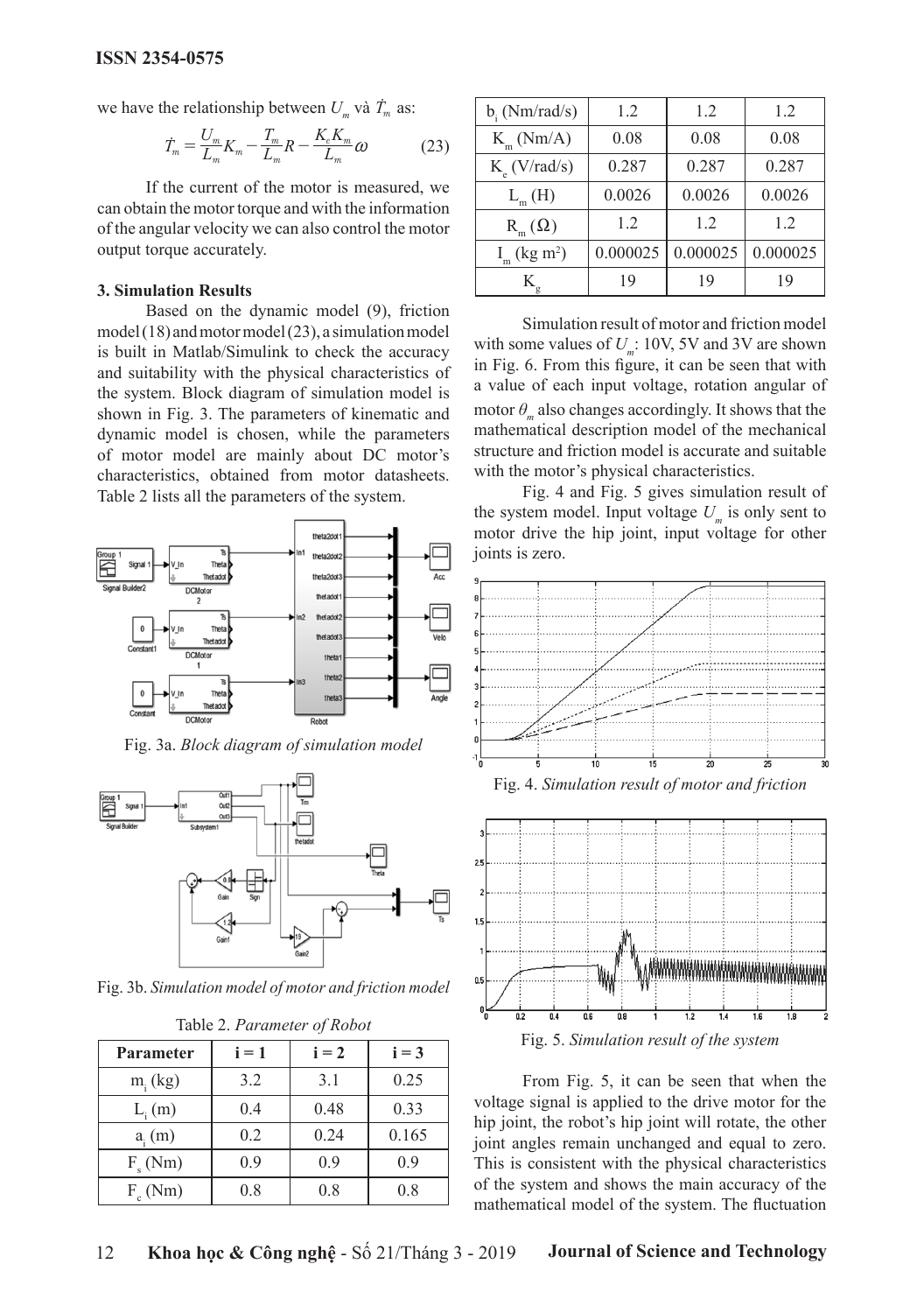of the joint angle in this case is unavoidable because this is an open loop diagram, without control. Therefore, in order to ensure accurate motions and eliminate the rotational oscillations of the robot, it is necessary to have a controller with suitable control algorithms to control the robot according to the requirements and technical specifications.

## **4. Conclusion**

In this study, the mathematic model of 3 DOF rehabilitation robot including kinetic and dynamic model of linkage, fiction model and motor model has been built. The mechanical structure and kinematic diagram of the robot are identified with 3 joints to assist in restoring leg motional function to patients including hip joints, knee and ankle joints. The simulation results show the accuracy and suitability of the physical characteristics of the mathematical model of the robot. This modeling is important for calculating, manufacturing hardware and developing control algorithms for robots in next studies.

### **References**

[1]. Williams GR, Jiang JG, Matchar DB, Samsa GP, Incidence and occurrence of total (first-ever and recurrent) stroke. *Stroke,*1999, **30(12)**, pp. 2523-2528.

[2]. Lawrence ES, Coshall C, Dundas R, Stewart J, Howard R and Wolfe CD,Estimates of the prevalence of acute stroke impairments and disability in a multiethnic population. *Stoke,* 2001, **32(6)**, pp. 1279-84.

[3]. Mirelman A, Bonato P, Deutsch JE. Effects of training with a robot-virtual reality system compared with a robot alone on the gait of individual after stroke. *Stroke,* 2009, **40(1)**, pp. 169–174. [4]. Thielman GT, Dean CM, Gentile AM, Rehabilitation of reaching after stroke: Task-related training versus progressive resistive exercise. *Arch Phys Med Rehabil,* 2004, **85(10)**, pp. 1613–1618. [5]. Langhorne P, Coupar F, Pollock A, Motor recovery after stroke: a systematic review. *Lancet Neurol,* 2009, **8(8)**, pp.741–754.

[6]. Bradley D, Acosta-Marquez C, Hawley M, Brownsell S, Enderby P, Mawson S, NEXOS -the design, development and evaluation of a rehabilitation system for the lower limbs. *Mechatronics ,*  2009, **19(2)**, pp. 247–257.

[7]. Mayr A, Kofler M, Quirbach E, Matzak H, Frohlich K, Saltuari L, Prospective, blinded, randomized cross over study of gait rehabilitation in stroke patients using the lokomat gait orthosis. *Neurorehabil Neural Repair*, 2007, **21(4)**, pp. 307–314.

[8]. Freivogel S, Mehrholz J, Husak-Sotomayor T, Schmalohr D,Gait training with the newly developed 'LokoHelp'-system is feasible for non-ambulatory patients after stroke, spinal cord and brain injury. *A feasibility study. Brain Injury,* 2008, **Vol.22**, pp. 625–632.

[9]. Banala S K, Kim S H, Agrawal S K, Scholz J P, Robot assisted gait training with active legexoskeleton (alex). *IEEE Trans Neural Syst Rehabil Eng*, 2009, **17(1)**, pp. 2–8.

[10]. Veneman J F, Kruidhof R, Hekman E E G, Ekkelenkamp R, Van Asseldonk EHF, vander KooijH,Design and evaluation of the lopes exoskeleton robot for interactive gait rehabilitation. *IEEE Transactions on Neural Systems and Rehabilitation Engineering*, 2007, **15(3)**, pp. 379–386.

[11]. Requan Lu, Zhijun Li, Chun-Yi Su and Anke Xue. Development and learning Control of a Human Limb with a rehabilitation Exoskeleton. *IEEE Transactions on Industrial Electronics*, July 2014, **Vol. 61, No.7**, pp. 3776-3785.

[12]. Chao Zhang, Gangfeng Liu, Changle Li, Jie Zhao, Hongying Yu and Yanhe Zhu. Development of a lower limb rehabilitation exoskeleton based on real-time gait detection and gait tracking. *Advances in Mechanical Enginering,* 2016, **Vol 8(1)**, pp. 1-9.

[13]. Bradley D, Acosta-Marquez C, Hawley M, Brownsell S, Enderby P, Mawson S,NEXOS - the design, development and evaluation of a rehabilitation system for the lower limbs. *Mechatronics*, 2009, **Vol. 19, No. 2**, pp. 247–257.

[14]. Okada S, Sakaki T, Hirata R, Okajima Y, Uchida S, Tomita Y, Tem: atherapeu-tic exercise machine for the lower extremities of spastic patients. *Adv Robot,* 2000, **Vol. 14, No. 7**, pp. 597–606. [15]. Libo Zhou, Weihai Chen, Jianhua Wang, Jingmeng Liu. Design of a Lower Limb Rehabilitation Robot Based on 3-RPR Parallel Mechanis. *29th Chinese Control And Decision Conference*, 2017, pp. 7539 – 7544.

[16]. Jinwu Gao, Junpeng Wu, Rong Song, Rihui Li, Yaning Li, Lelun Jiang, The design and control